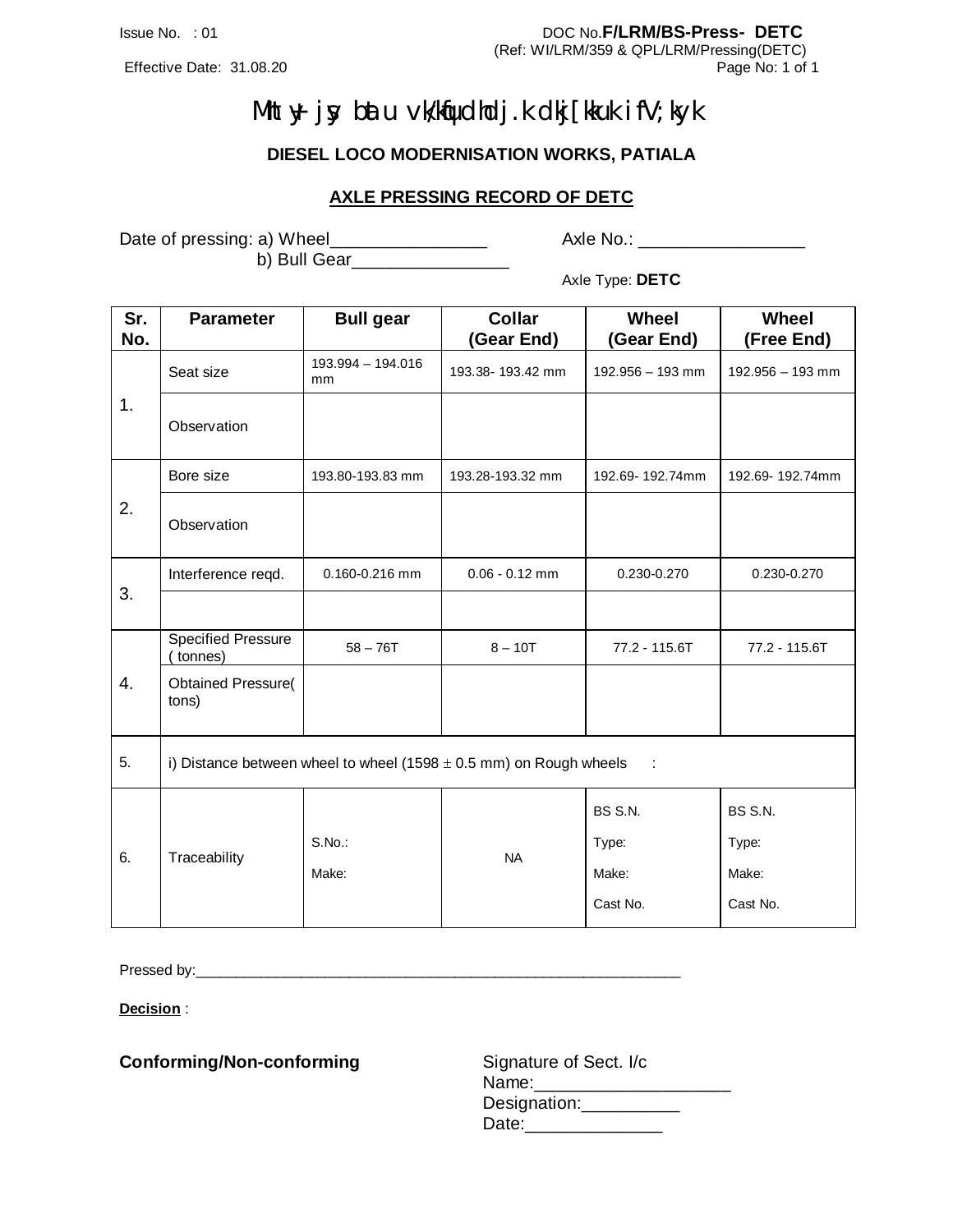Effective Date 31.08.20

## **Mht +y j sy bat u vk/kqfudhdj .k dkj [ kkuk, i fV; kyk**

**DIESEL LOCO MODERNISATION WORKS, PATIALA**

#### **SUSPENSION TUBE RECORD DETC**

Date of tube mounting :\_\_\_\_\_\_\_\_\_\_\_\_\_ Axle no.\_\_\_\_\_\_\_\_\_\_\_\_\_\_\_\_\_

( GE-Gear End, FE- Free End)

| S.N. | <b>Parameter</b>                            | <b>Specified value</b>                      | <b>Recorded value</b> |
|------|---------------------------------------------|---------------------------------------------|-----------------------|
| 1.   | Type of taper roller bearing GE             |                                             |                       |
|      | FE                                          |                                             |                       |
|      | (Write make of the bearing)                 |                                             |                       |
| 2.   | <b>GE</b><br>Taper roller Bearing seat size | $+0.080$ mm<br>ϕ199.949                     |                       |
|      |                                             | $+0.109$ mm                                 |                       |
|      | FE                                          | $+0.080$ mm<br>$\phi$ 198.298               |                       |
|      |                                             | $+0.109$ mm                                 |                       |
|      |                                             | Ref. Drg. No. DMU/DPC <sub>5</sub> -0-2-505 |                       |
|      |                                             |                                             |                       |
| 3.   | <b>GE</b><br>Taper roller Bearing Bore size | $¢199.949-198.974$ mm                       |                       |
|      |                                             | $¢198.298-198.325$ mm                       |                       |
|      | FE.                                         |                                             |                       |
| 4.   | Torquing of bolt i) M.10x 30mm              | 245-295 KG Cm                               |                       |
|      |                                             |                                             |                       |
|      | ii)M.12 X60 mm                              | 418-503 Kg Cm                               |                       |
|      |                                             |                                             |                       |
|      | ii) M.12x70mm                               | 418-503 Kg Cm                               |                       |
|      |                                             |                                             |                       |
| 5.   | End play of tube                            | 0.050-0.254mm                               |                       |
|      |                                             |                                             |                       |
| 6.   | Quantity of grease GE                       | 1000gm                                      | Filled/Not filled     |
|      | FE                                          | 500 gm                                      |                       |

Suspension tube No. & make :

Suspension tube mounted by

**Decision:**

**Conforming /Non-conforming** Signature of Section I/c:\_\_\_\_\_\_ Date:\_\_\_\_\_\_\_\_\_\_\_\_\_\_\_\_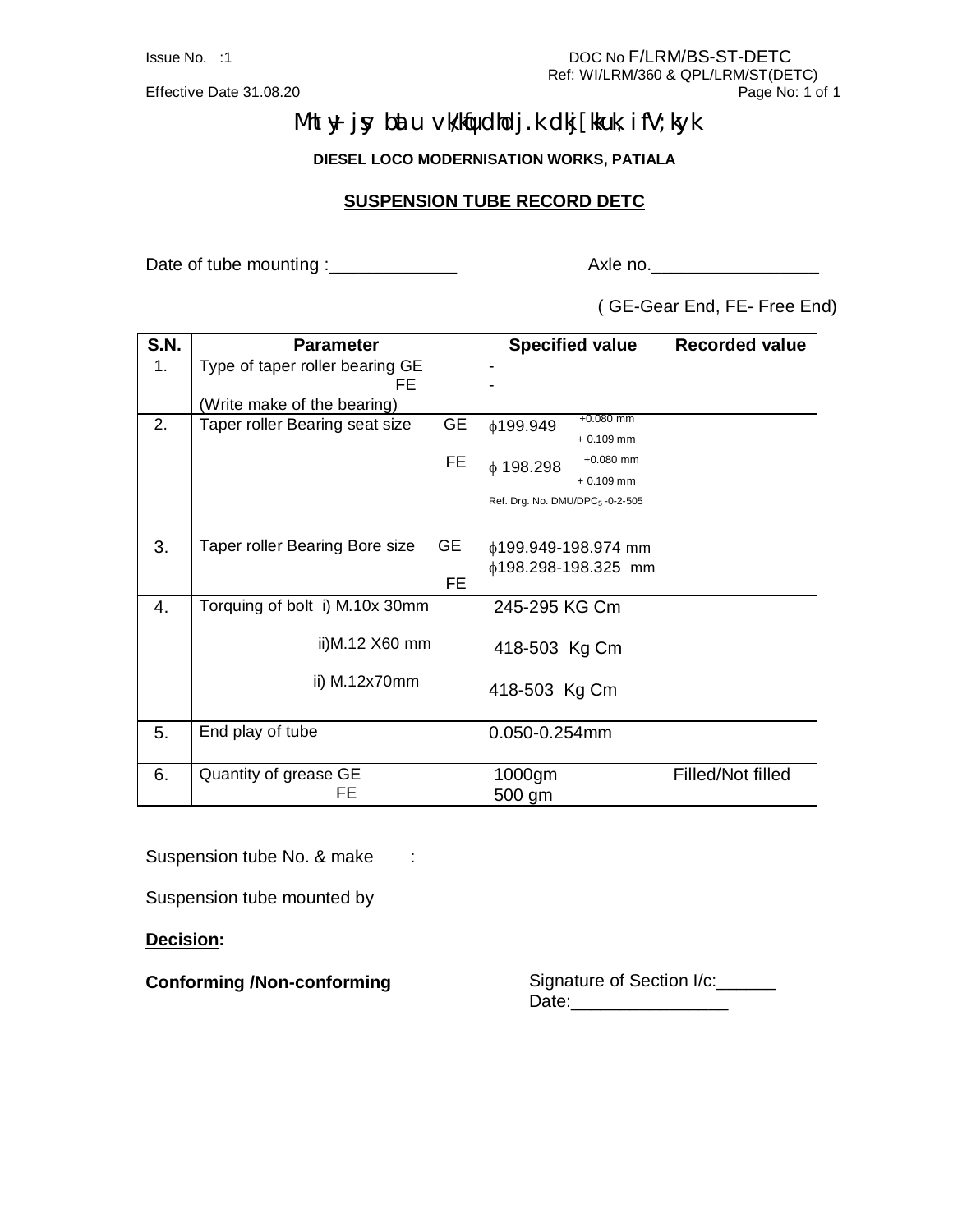# **Mhy j y bau vklindhij.k dij [ikuk i fV; kyk**

**DIESEL LOCO MODERNISATION WORKS, PATIALA**

### **AXLE BOX MOUNTING RECORD DETC**

Date of axle box mounting :\_\_\_\_\_\_\_\_\_\_\_\_\_ Axle no.\_\_\_\_\_\_\_\_\_\_\_\_\_\_\_\_\_

( GE-Gear End, FE- Free End)

| <b>S.N.</b> | <b>Parameter</b>                              | <b>Specified value</b>                  | <b>Recorded</b><br>Value |
|-------------|-----------------------------------------------|-----------------------------------------|--------------------------|
| 1.          | Axle Journal Size<br>$- GE$<br>FE.            | 140.043 to 140.068 mm                   |                          |
| 2.          | $-GE$<br>Brg. Bore Size<br>FE.                | 139.975 to<br>140.00 mm                 |                          |
| 3.          | $-GE$<br>Interference<br>FE.                  | 0.043 to 0.093mm                        |                          |
| 4.          | $-GE$<br>Axle Advancement<br>FE.              | 24-26mm                                 |                          |
| 5.          | $-GE$<br><b>Radial Clearance</b><br>FE.       | NBC-0.085-0.160mm<br>FAG- 0.080-0.130mm |                          |
| 6.          | $- GE$<br>Qty. of grease                      | 2.25 Kg/ Brg.                           | Filled/Not filled        |
|             | FE.                                           | Ref. ICF/SK-0-2-015                     |                          |
| 7.          | Torquing of bolts<br>M-16 X 1.5 (6H) mm<br>i) | 12 Kg m<br>Ref. DRG. EMU/M-0-2-001      |                          |
| 8.          | Make of roller Bearing<br>GE<br>FE            |                                         |                          |

Axle box mounted by:\_\_\_\_\_\_\_\_\_\_\_\_\_\_\_\_\_\_\_\_\_\_\_\_\_\_\_\_\_\_\_\_\_\_\_\_\_\_\_\_\_\_\_\_\_\_\_\_\_\_

**Decision:**

**Conforming /Non-conforming Signature of Section I/c**:\_\_\_\_\_\_\_\_\_\_

Date:\_\_\_\_\_\_\_\_\_\_\_\_\_\_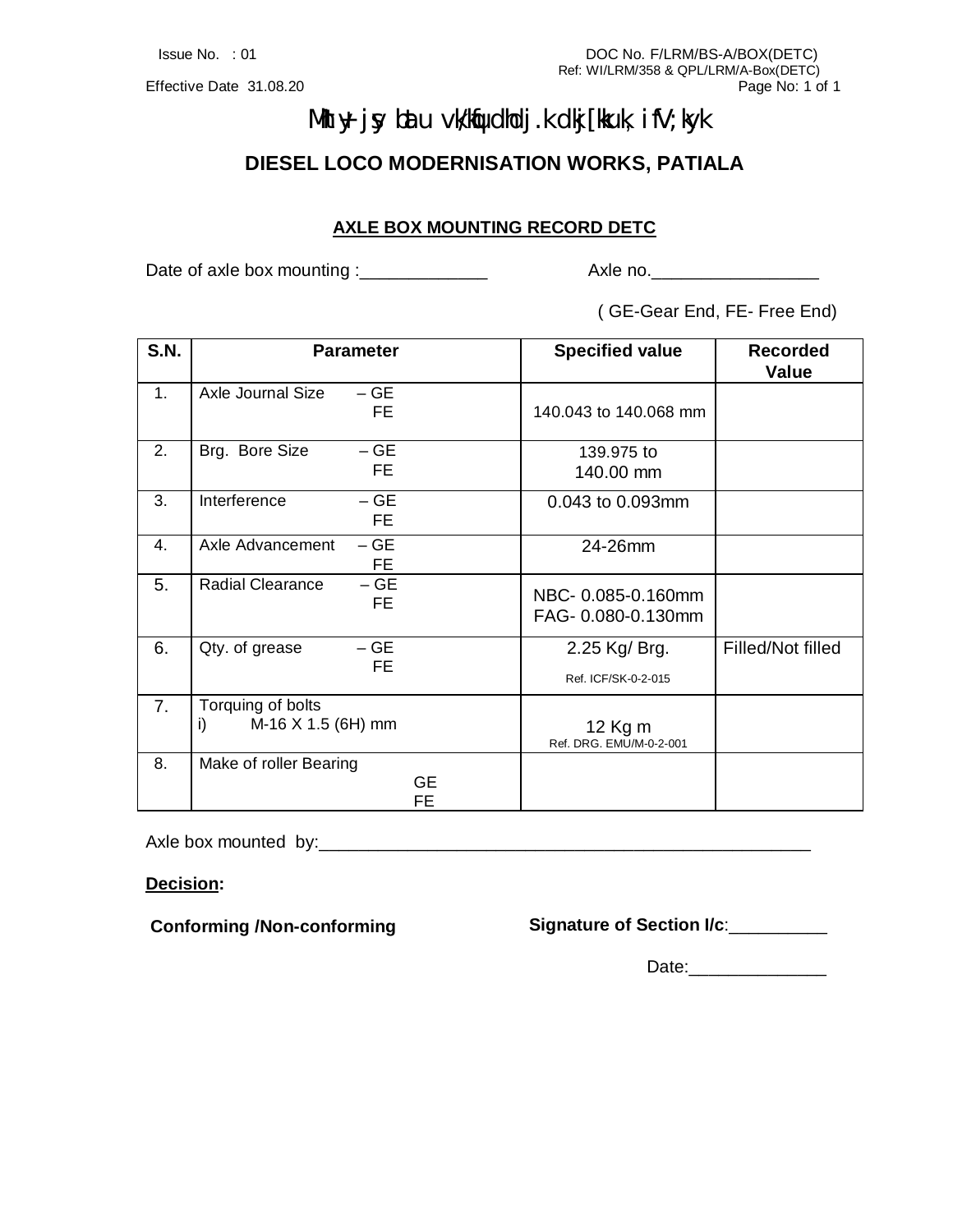# **Mht +y j y blau v k/kµd kdj.k dij [ kkuk i fV; ky k**

### **DIESEL LOCO MODERNISATION WORKS, PATIALA** Wheel profiling record

| S.<br>No. | Date Of<br>Profiling | Name of operator | Axle no. | Line Gauge<br>$(1596$ mm $\pm$ 0.5 for Electric<br>Loco and<br>$1600\text{mm}\pm1$ for DETC $)$ | <b>Wheel Diameter</b><br>$(1092 - 1097$ mm for<br>Electric loco and 952-<br>955mm for DETC) | Sign. of<br>Section<br>Supervisor | Remarks<br>(if any) |
|-----------|----------------------|------------------|----------|-------------------------------------------------------------------------------------------------|---------------------------------------------------------------------------------------------|-----------------------------------|---------------------|
| 1.        | 2.                   | 3.               | 4.       | 5.                                                                                              | 6.                                                                                          | 7.                                | 8.                  |
|           |                      |                  |          |                                                                                                 |                                                                                             |                                   |                     |
|           |                      |                  |          |                                                                                                 |                                                                                             |                                   |                     |
|           |                      |                  |          |                                                                                                 |                                                                                             |                                   |                     |
|           |                      |                  |          |                                                                                                 |                                                                                             |                                   |                     |
|           |                      |                  |          |                                                                                                 |                                                                                             |                                   |                     |
|           |                      |                  |          |                                                                                                 |                                                                                             |                                   |                     |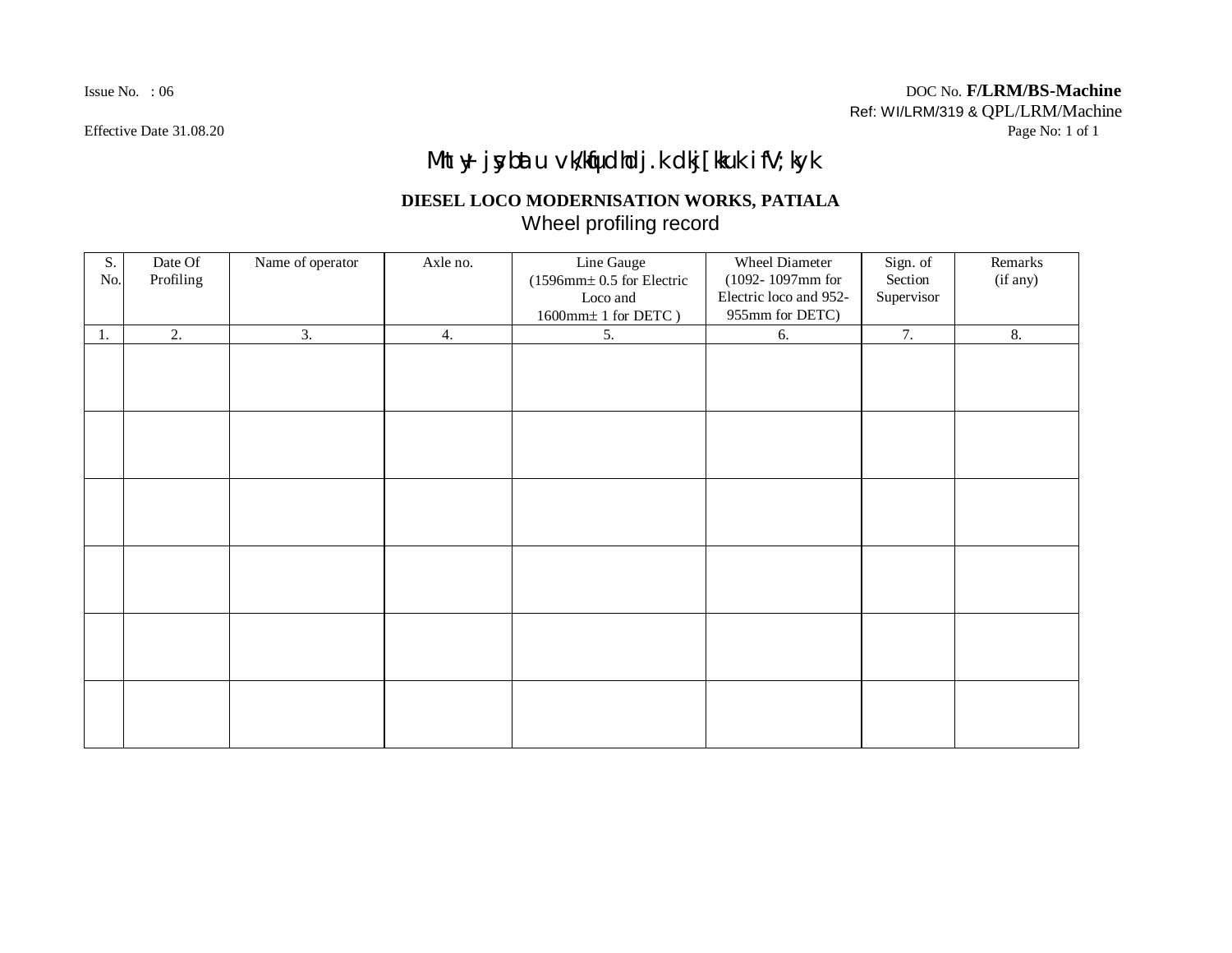# **Mht y j y bau vklipdidj.k dij [ikuk i fV; lyk**

**DIESEL LOCO MODERNISATION WORKS, PATIALA**

#### **FRAME FURNISHING (DETC Bogies)**

Frame No.: \_\_\_\_\_\_\_\_\_\_\_\_ PL No.\_\_\_\_\_\_\_\_\_\_\_\_\_\_\_Make: \_\_\_\_\_\_\_\_\_\_\_\_\_\_

PO No. and date\_\_\_\_\_\_\_\_\_\_\_\_\_\_\_\_\_\_\_\_\_\_\_\_\_\_\_\_\_\_\_Date: \_\_\_\_\_\_\_\_\_\_\_\_\_\_\_\_

| S.N            | <b>Parameters</b>                                                             | <b>Observation Made (Tick)</b>    |
|----------------|-------------------------------------------------------------------------------|-----------------------------------|
| 1              | <b>Brake Rigging fitment</b>                                                  | Done/Not done                     |
| $\overline{2}$ | 2 Nos. parking brake Cylinders fitment                                        | Done/Not done                     |
| 3              | 4 Nos. Brake Cylinders fitment                                                | Done/Not done                     |
| 4              | Brake shoe and brake beam fitment                                             | Done/Not done                     |
| 5              | 2 Nos. Reservoir fitment                                                      | Done/Not done                     |
| 6              | Brake Cylinder Piping and its clamping                                        | Done/Not done                     |
| 7              | Parking B.C. Piping and its clamping                                          | Done/Not done                     |
| 8              | Under Slung Piping and its clamping                                           | Done/Not done                     |
| 9              | Air Spring Piping and its clamping                                            | Done/Not done                     |
| 10             | Dust Shield (8 Nos.) assembly                                                 | Done/Not done                     |
| 11             | Crown packing plate fitment                                                   | Done/Not done                     |
| 12             | 1 Nos. bolster fitment                                                        | Done/Not done                     |
|                |                                                                               |                                   |
| 13             | 02 Nos. Parking Brake Cylinders fitment                                       | Done/Not done                     |
|                |                                                                               |                                   |
| 14             | 2 Nos. Vertical Dampers, 2 Nos. Lateral                                       | Done/Not done                     |
|                | Dampers fitment and troquing to 20kgfm                                        | Make_____________________________ |
|                |                                                                               | Done/Not done                     |
| 15             | 02 Nos. Air Springs fitment                                                   |                                   |
|                |                                                                               |                                   |
| 16             | Lateral Stop Clearance between Bolster &<br>Bogie Frame: 40±2mm on both sides |                                   |
|                |                                                                               |                                   |
|                |                                                                               |                                   |

#### **Decision:**

#### **ACCEPTED/ NOT ACCEPTED**

SIGNATURE \_\_\_\_\_\_\_\_\_\_\_\_\_\_\_\_\_\_\_\_\_\_

DESIGNATION:\_\_\_\_\_\_\_\_\_\_\_\_\_\_\_\_\_\_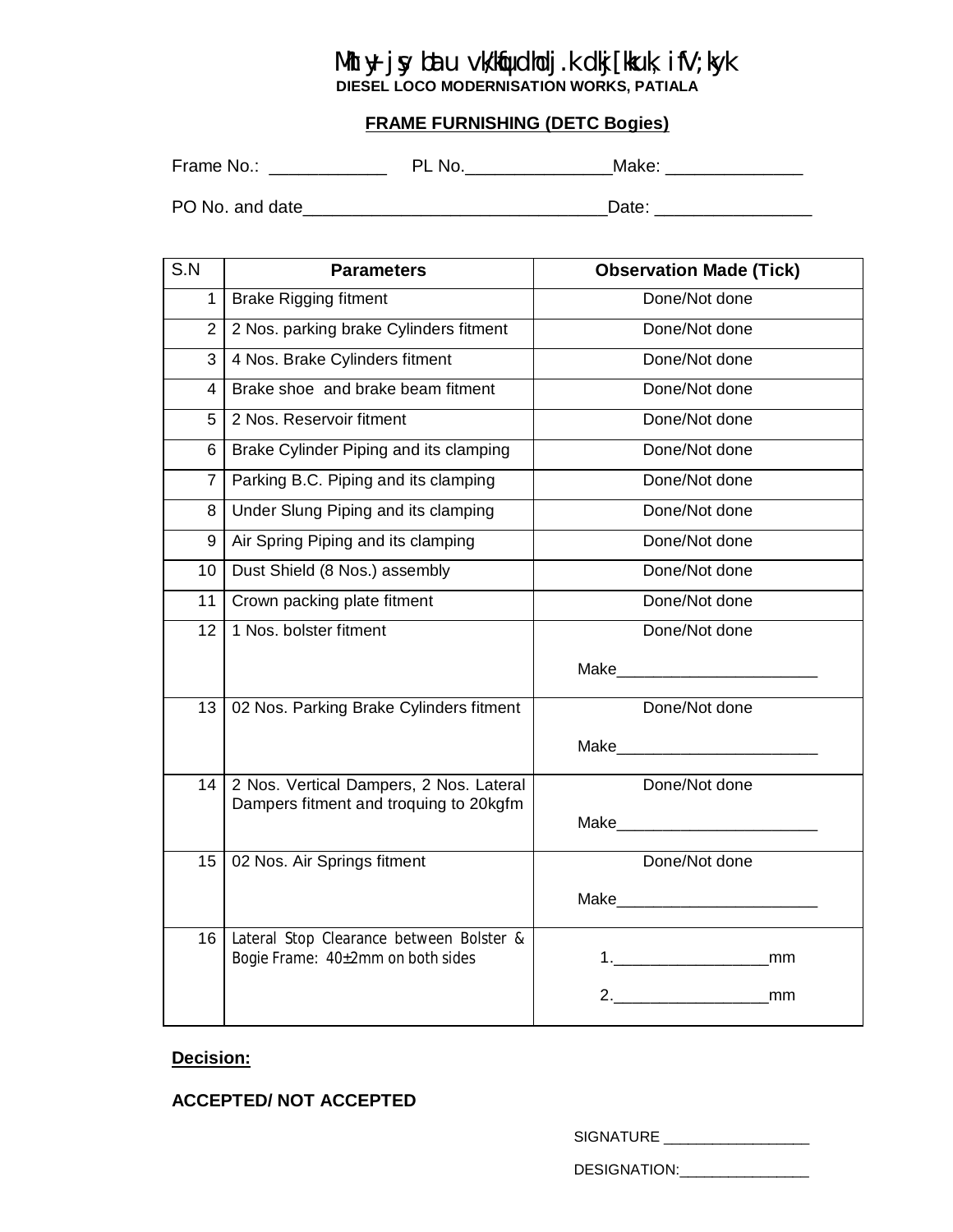# **Mht +y j y blau v k/klpd kdj.k d kj [ kuk i fV; ky k**

#### **DIESEL LOCO MODERNISATION WORKS, PATIALA TRACTION MOTOR AND AXLE ASSEMBLY**

**DETC No. \_\_\_\_\_\_\_\_\_\_\_\_\_\_\_\_ Railway\_\_\_\_\_\_\_\_\_\_\_\_\_\_ Shed\_\_\_\_\_\_\_\_\_\_\_\_\_**

### **I. PANTO BOGIE: FRAME NO.\_\_\_\_\_\_\_\_\_\_\_\_\_\_\_**

| Sr.<br>No.       | <b>Date</b> | <b>Traction</b><br>motor no | <b>Traction</b><br>motor make | <b>Traction motor</b><br>PO No. and date | Axle No. | <b>Backlash</b><br>$0.200$ mm to<br>$0.700$ mm | <b>Gear Case</b><br><b>Make</b> | <b>Torquing M</b><br><b>30 bolts 1260</b><br><b>Nm</b><br>Yes/No | <b>Remarks</b> |
|------------------|-------------|-----------------------------|-------------------------------|------------------------------------------|----------|------------------------------------------------|---------------------------------|------------------------------------------------------------------|----------------|
| 1.               |             |                             |                               |                                          |          |                                                |                                 |                                                                  |                |
| $\overline{2}$ . |             |                             |                               |                                          |          |                                                |                                 |                                                                  |                |

### **II. RADIATOR BOGIE: FRAME NO.\_\_\_\_\_\_\_\_\_\_\_\_\_\_\_**

| Sr.<br>No.         | Date | <b>Traction</b><br>motor no | <b>Traction</b><br>motor make | <b>Traction motor</b><br>PO No. and date | Axle No. | <b>Backlash</b><br>$0.200$ mm to<br>$0.700$ mm | <b>Gear Case</b><br><b>Make</b> | <b>Torquing M</b><br>30 bolts 1260<br><b>Nm</b><br>Yes/No | <b>Remarks</b> |
|--------------------|------|-----------------------------|-------------------------------|------------------------------------------|----------|------------------------------------------------|---------------------------------|-----------------------------------------------------------|----------------|
| 3.                 |      |                             |                               |                                          |          |                                                |                                 |                                                           |                |
| $\boldsymbol{4}$ . |      |                             |                               |                                          |          |                                                |                                 |                                                           |                |

**ACCEPTED / NOT ACCEPTED**

**Sign. of Section Incharge**

 **Date:\_\_\_\_\_\_\_\_\_\_\_\_\_**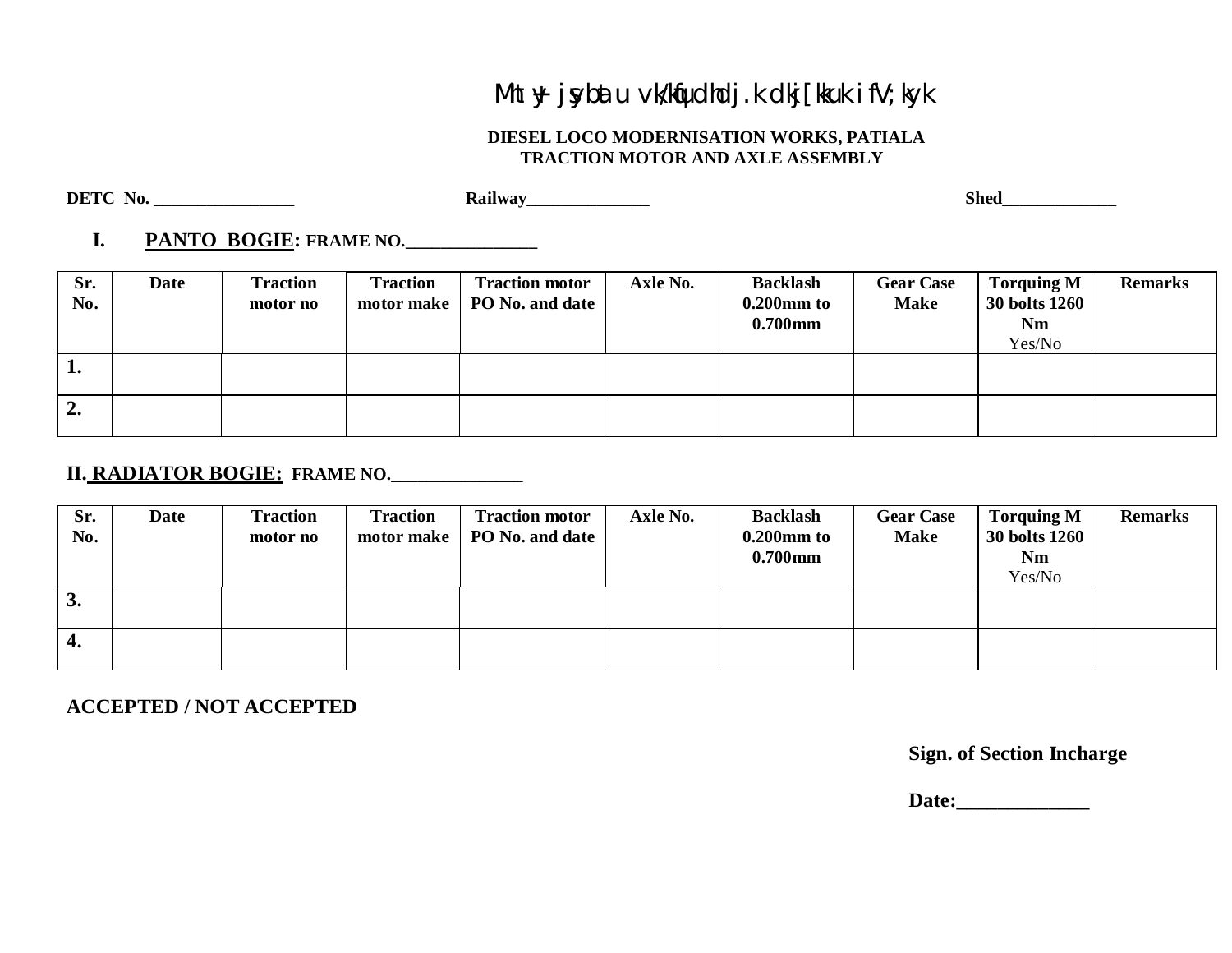### **Mh**  $\boldsymbol{y}$  j $\boldsymbol{y}$  blau vk/Kqudhdj.k dkj[kkuk ifV; kyk  **DIESEL LOCO MODERNISATION WORKS, PATIALA BOGIE PRE-RUN TEST RECORD**

Bogie Frame No.: \_\_\_\_\_\_\_\_\_\_\_\_\_\_\_ ( Panto/ Radiator) Date of testing : \_\_\_\_\_\_\_\_\_\_\_\_

Run Test Done from\_\_\_\_\_\_\_\_\_hrs. to \_\_\_\_\_\_\_\_\_\_hrs Ambient Temperature:\_\_\_\_\_\_\_\_\_\_\_

| Sr. | Parameter to be checked                                              | <b>Traction Motor</b><br>$No-1/3$ |          |            | Traction Motor No.-2/4 |
|-----|----------------------------------------------------------------------|-----------------------------------|----------|------------|------------------------|
| No. |                                                                      | Pinion End                        | Free End | Pinion End | Free End               |
| 1.  | Qty. of Cardium<br>Compound added (6 Kg)                             |                                   | N.A.     |            | N.A.                   |
| 2.  | Leakages in gear case<br>(Yes/No)                                    |                                   | N.A.     |            | N.A.                   |
| 3.  | Axle Box Temperature<br>(Max. Atm.Temp.+50 $\textdegree$ C)          |                                   |          |            |                        |
| 4.  | Suspension tube bearing<br>Temp.<br>(Max. Atm.Temp. $+50^{\circ}$ C) |                                   |          |            |                        |
| 5.  | Tr. Motor Bearing Temp.<br>(Max. Atm.Temp.+50 $\degree$ C)           |                                   |          |            |                        |
| 6.  | Any Abnormal Sound<br>(Yes/No)                                       |                                   |          |            |                        |

Remarks if any:

**Confirming / Non confirming**

**Sign. of Section Incharge**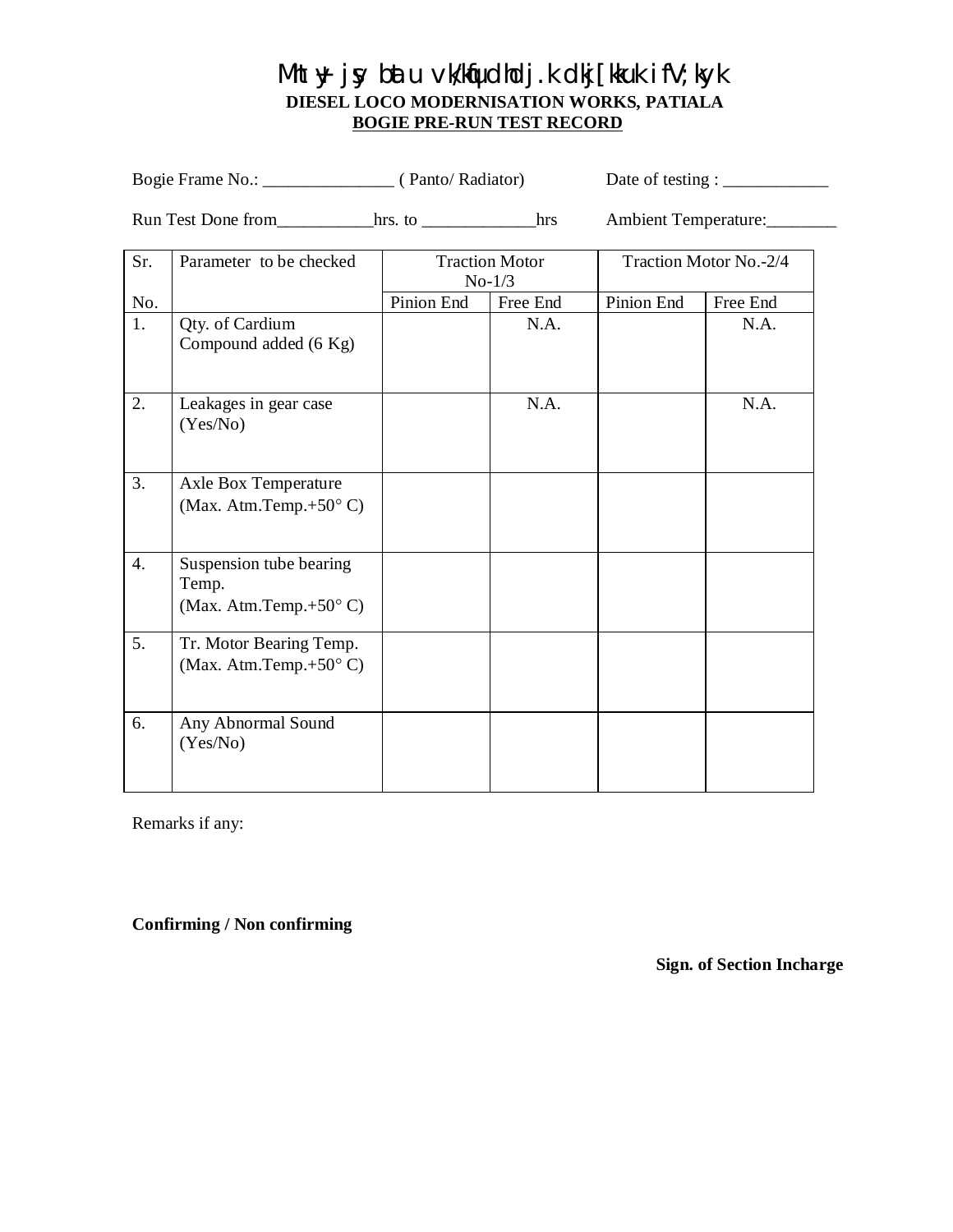## **Mhy jy bau vkKqrdkdj.k dyi qkZdkj[kuk i fV; kyk**

**FORMAT FOR BOGIE STAIC LOADTESTING (All dimensions in mm)**

#### **Ref. Drg. No. 199-9-0-510 Alt-g**

 $\begin{array}{c} \hline \end{array}$ 

| <b>Bogie Type:</b>                            | Panto Side (Front Bogie) |    | Date of Inspection       |                |    |    |    |    |                |  |
|-----------------------------------------------|--------------------------|----|--------------------------|----------------|----|----|----|----|----------------|--|
| <b>Bogie Frame No.:</b>                       |                          |    | <b>Bogie Frame Make:</b> |                |    |    |    |    |                |  |
| <b>PARAMETERS</b>                             | <b>SPECIFIED</b>         |    | <b>ACTUAL</b>            |                |    |    |    |    |                |  |
|                                               |                          | R1 | R2                       | R3             | R4 | L1 | L2 | L3 | L <sub>4</sub> |  |
| Axle Box Spring height<br>with CR             | $245 \pm 3$ mm           |    |                          |                |    |    |    |    |                |  |
| <b>AXLE BOX LUG</b><br><b>CLEARANCE</b>       | 35±5mm                   |    |                          |                |    |    |    |    |                |  |
| <b>COMPENSENTING RING</b><br><b>THICKNESS</b> | <b>PANTO SIDE: 6mm</b>   |    |                          |                |    |    |    |    |                |  |
| <b>CROWN CLEARANCE</b>                        | $23 \pm 3$ mm            | R1 |                          | R <sub>2</sub> |    | L1 |    | L2 |                |  |
| <b>BOGIE FRAME CORNER</b><br><b>HEIGHT</b>    | 688±5mm                  | R1 |                          | R <sub>2</sub> |    | L1 |    | L2 |                |  |

**Accepted / Not accepted**

**Sign. of Section Incharge Date:\_\_\_\_\_\_\_\_\_\_\_\_\_\_\_\_\_**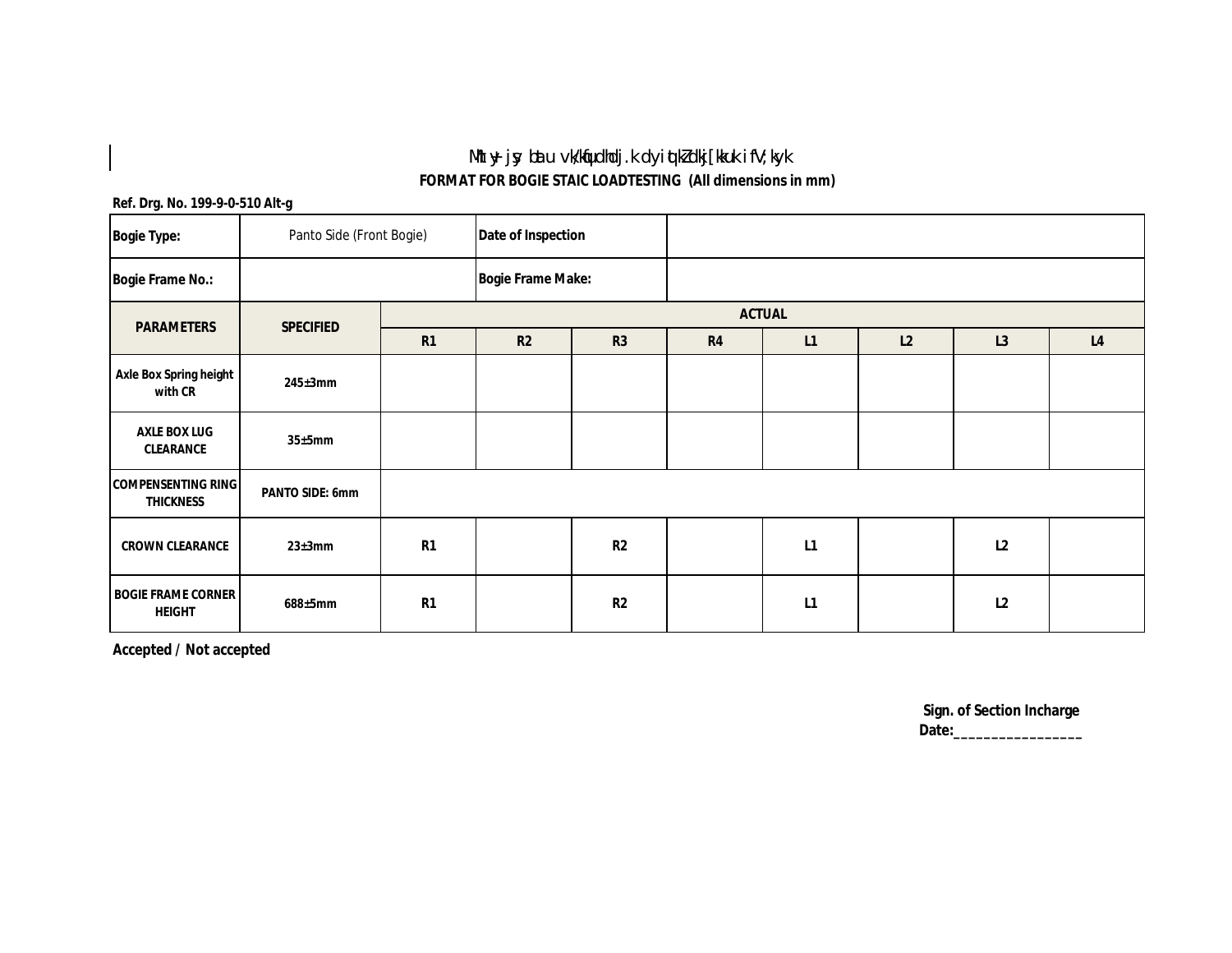## **Mhy jy bau vkKqrdkdj.k dyi qkZdkj[kuk i fV; kyk**

**FORMAT FOR BOGIE STAIC LOADTESTING (All dimensions in mm)**

#### **Ref. Drg. No. 199-9-0-510 Alt-g**

 $\begin{array}{c} \hline \end{array}$ 

| <b>Bogie Type:</b>                            | Radiator Side (Rear Bogie) |    | Date of Inspection       |                |                |    |    |                |    |  |
|-----------------------------------------------|----------------------------|----|--------------------------|----------------|----------------|----|----|----------------|----|--|
| <b>Bogie Frame No.:</b>                       |                            |    | <b>Bogie Frame Make:</b> |                |                |    |    |                |    |  |
| <b>PARAMETERS</b>                             | <b>SPECIFIED</b>           |    | <b>ACTUAL</b>            |                |                |    |    |                |    |  |
|                                               |                            | R5 | <b>R6</b>                | R7             | R <sub>8</sub> | L5 | L6 | L7             | L8 |  |
| Axle Box Spring height<br>with CR             | $245 \pm 3$ mm             |    |                          |                |                |    |    |                |    |  |
| <b>AXLE BOX LUG</b><br>CLEARANCE              | 35±5mm                     |    |                          |                |                |    |    |                |    |  |
| <b>COMPENSENTING RING</b><br><b>THICKNESS</b> | RAD SIDE: 8mm              |    |                          |                |                |    |    |                |    |  |
| <b>CROWN CLEARANCE</b>                        | $23 \pm 3$ mm              | R3 |                          | R <sub>4</sub> |                | L3 |    | L <sub>4</sub> |    |  |
| <b>BOGIE FRAME CORNER</b><br><b>HEIGHT</b>    | $688 \pm 5$ mm             | R3 |                          | R <sub>4</sub> |                | L3 |    | L <sub>4</sub> |    |  |

**Accepted / Not accepted**

**Sign. of Section Incharge Date:\_\_\_\_\_\_\_\_\_\_\_\_\_\_\_\_\_**